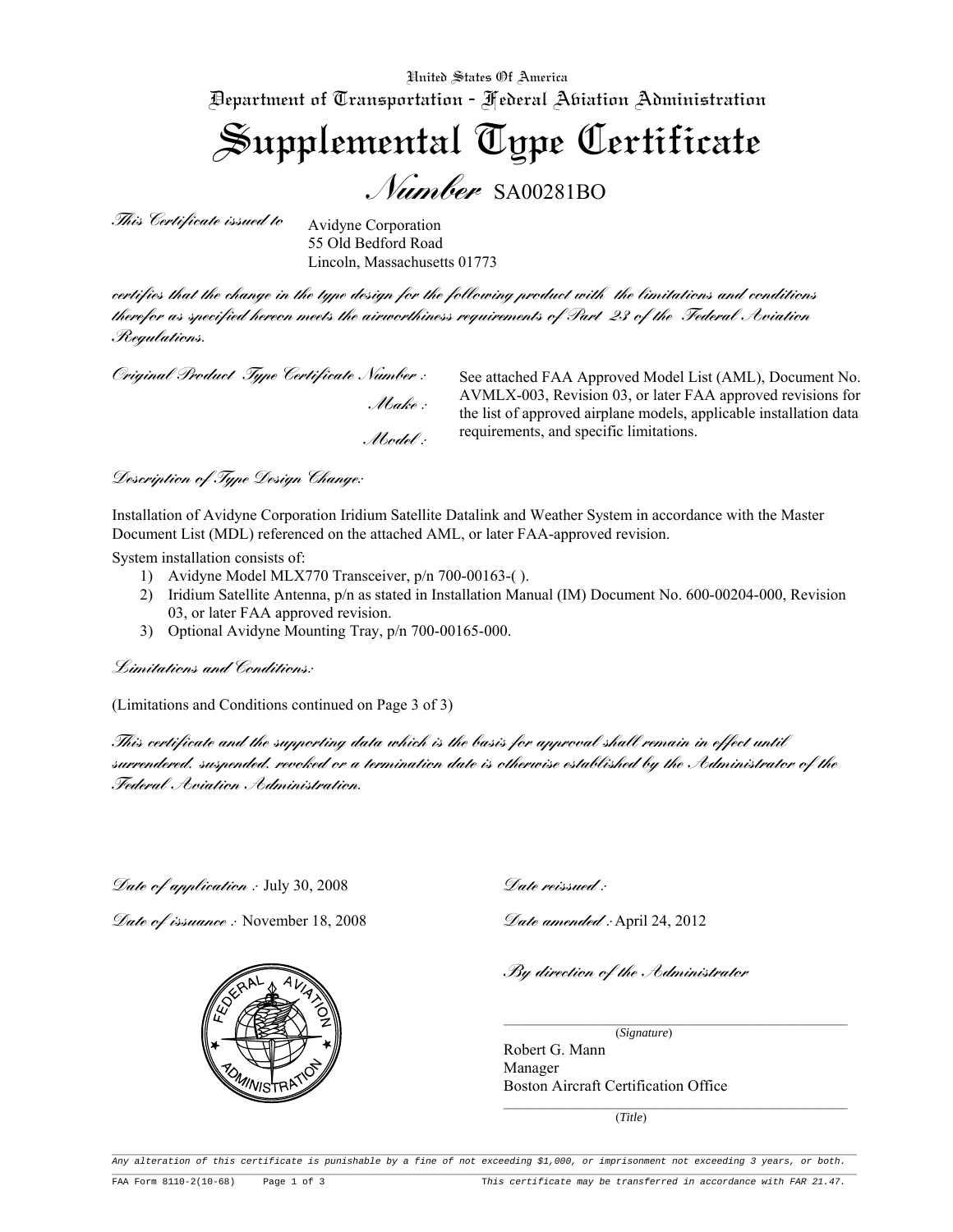United States Of America Department of Transportation - Federal Aviation Administration

Supplemental Type Certificate (Continuation Sheet)

*Number* SA00281BO

April 24, 2012

INSTRUCTIONS: The transfer endorsement below may be used to notify the appropriate FAA Regional Office of the transfer of the Supplemental Type Certificate.

The FAA will reissue the certificate in the name of the transferee and forward it to him.

══════════════════════════════════════════════════════════════════════════════

## **TRANSFER ENDORSEMENT**

| Transfer the ownership of Supplemental Type Certificate Number                                                                               |                             |
|----------------------------------------------------------------------------------------------------------------------------------------------|-----------------------------|
|                                                                                                                                              |                             |
|                                                                                                                                              | (Number and street)         |
|                                                                                                                                              | (City, State, and ZIP code) |
|                                                                                                                                              |                             |
| (Address of grantor)<br><u> Alexandria de la contrada de la contrada de la contrada de la contrada de la contrada de la contrada de la c</u> |                             |
|                                                                                                                                              | (Number & street)           |
|                                                                                                                                              | (City, State, and ZIP code) |
| Extent of Authority (if licensing agreement): __________________________________                                                             |                             |
|                                                                                                                                              |                             |
|                                                                                                                                              |                             |
|                                                                                                                                              |                             |

Any alteration of this certificate is punishable by a fine of not exceeding \$1,000, or imprisonment not exceeding 3 years, or both.